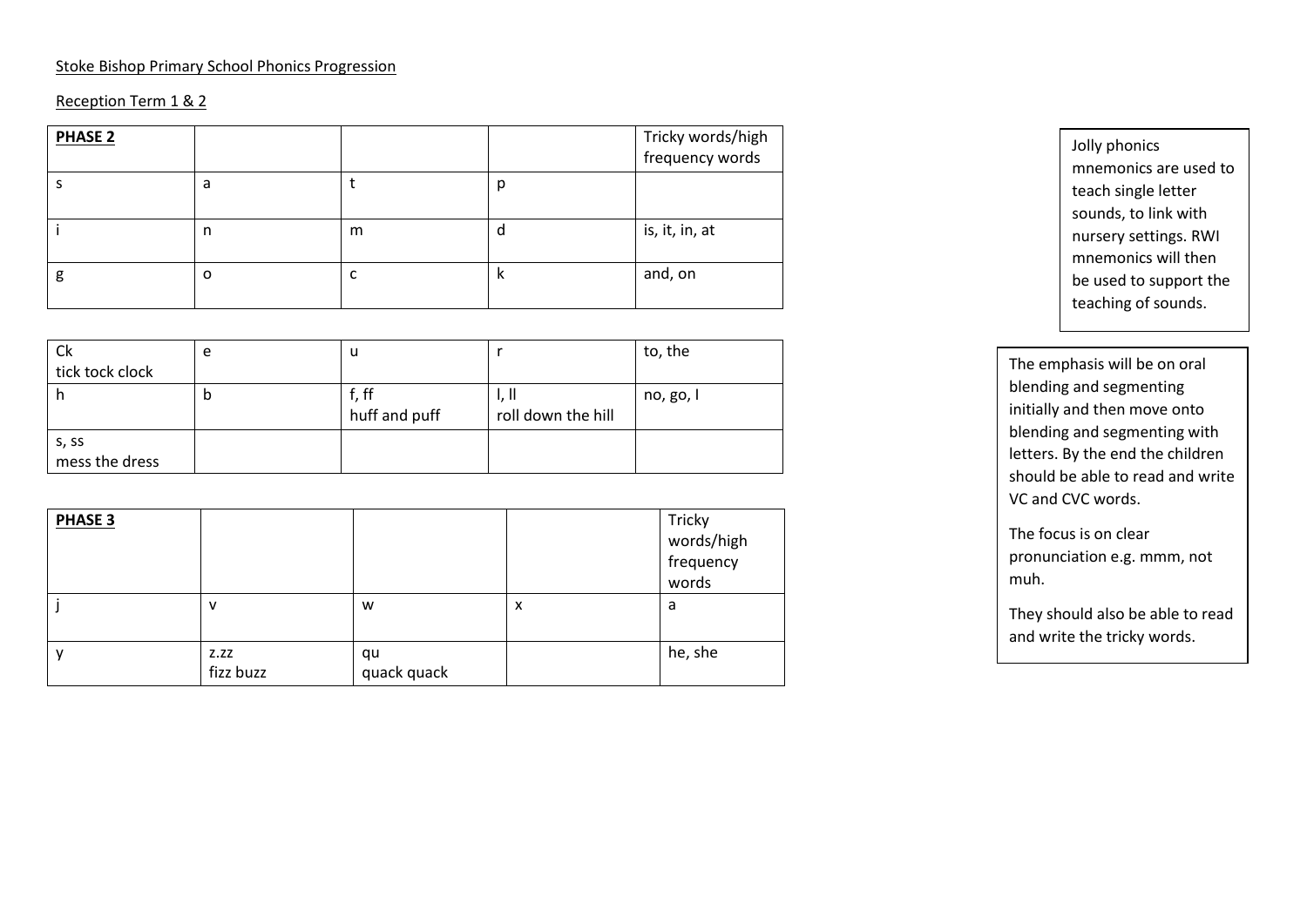#### Reception Terms 3 & 4

| <b>PHASE 3</b>         |                      |                            |                | Tricky words/high<br>frequency words |
|------------------------|----------------------|----------------------------|----------------|--------------------------------------|
| ch                     | sh                   | th                         | ng             | we, me, be                           |
| Choo choo              | Shhh baby            | Rude clown                 | weightlifting  |                                      |
| ai                     | ee                   | igh                        | oa             | Was, of                              |
| snail in the rain      | what can you see?    | bright light               | Goat in a boat |                                      |
| OO.                    | <sub>00</sub>        | ar                         | or             | my, you                              |
| Poo at the zoo         | Look at a book       | Start the car              | Shut the door  |                                      |
| ur                     | <b>OW</b>            | oi                         | ear            | her, all                             |
| Nurse with purse       | Brown cow            | spoil the boy              | Hear with ear  |                                      |
| air<br>That's not fair | ure<br>Sure its pure | er<br><b>Better letter</b> |                | they, are                            |

## Reception Term 5 & 6

| <b>PHASE 4</b>               |  | Tricky words/high<br>frequency words |
|------------------------------|--|--------------------------------------|
| Initial blends<br>CCVC words |  | said, so                             |
| Final blends<br><b>CVCC</b>  |  | have, like                           |
| Polysyllabic words           |  | some, come                           |
| <b>CCVCC</b>                 |  | were, there                          |
| <b>CCCVC</b>                 |  | little, one, out                     |
| Polysyllabic words           |  | do, when, what                       |

If the children are ready and secure with Phases 1 - 4, teachers may choose to begin Phase 5 from Year 1 Term 1

The emphasis will be blending and segmenting with letters. By the end the children should be able to read and write VC and CVC words and simple captions.

They should also be able to read and write the tricky words.

The emphasis is on consolidating the children's knowledge of graphemes.

They will be taught CVCC and CCVC and polysyllabic words using the sounds previously taught.

The emphasis is on consolidating the children's knowledge of graphemes and introducing them to alternatives.

They will consolidate their tricky word knowledge for reading and writing.

Year 1 Term 1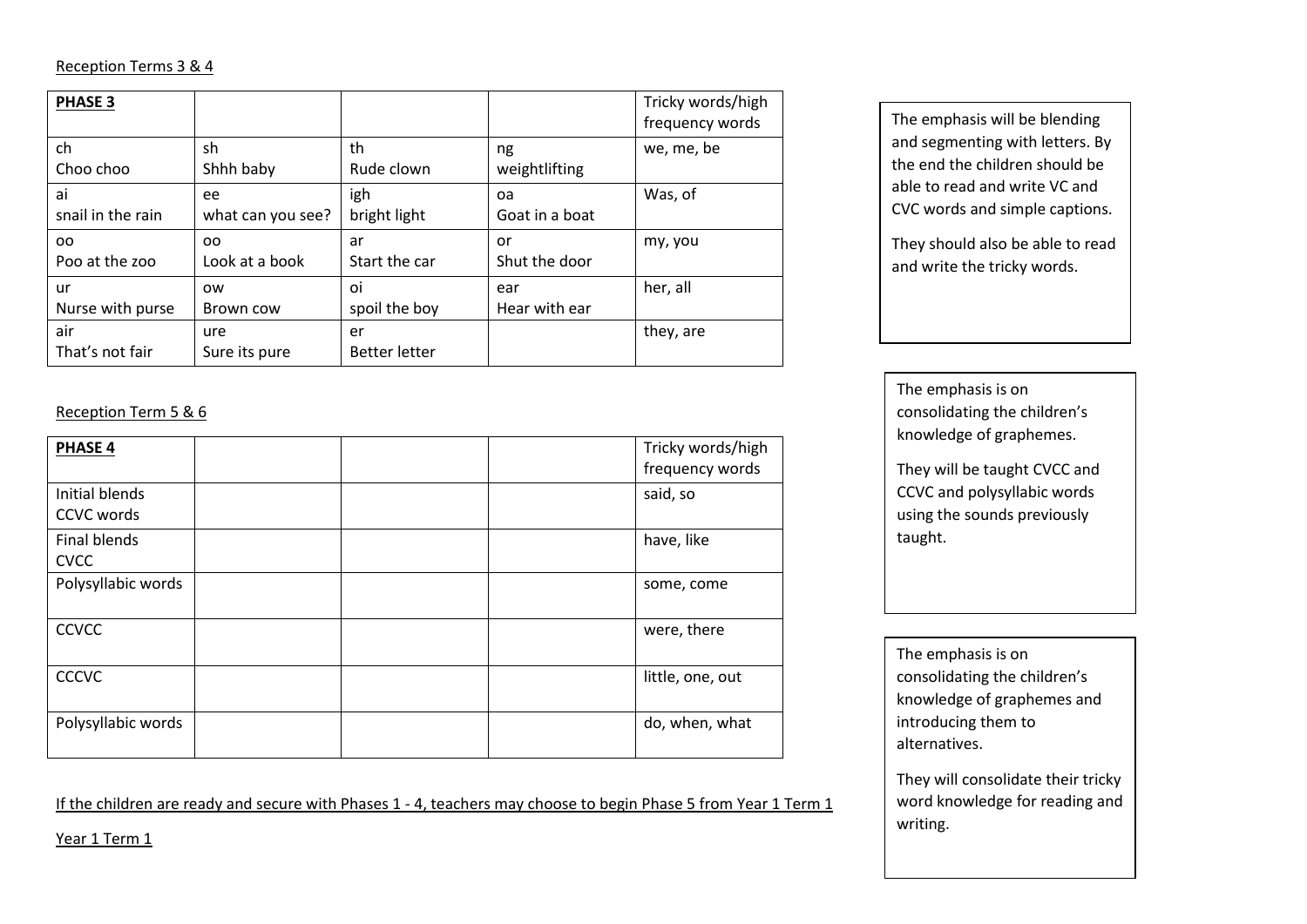| <b>PHASE 5</b>       |                            |                       |                     | Tricky words/high<br>frequency words |                        |
|----------------------|----------------------------|-----------------------|---------------------|--------------------------------------|------------------------|
| ay<br>May I play?    | ou<br>Shout it out         | ie<br>tie your tie    | ea<br>Cup of tea    |                                      | I, the, a, to,<br>into |
| oy<br>toy for a boy  | ir<br>Whirl and twirl      | ue<br>blue glue       |                     |                                      | no, go, of,<br>and     |
| aw<br>Yawn at dawn   | wh<br>White whale          | ph<br>phone Phil      | ew<br>Chew the stew |                                      | he, she, we,<br>me, be |
| <b>oe</b><br>Big toe | au<br>Paul the astronaut   | ey<br>Where's my key? |                     | consolidate                          | was, with,<br>said     |
| a-e<br>make a cake   | $e-e$<br>go Pete and Steve | i-e<br>Nice smile     | $o-e$<br>Phone home |                                      | you, they,<br>are, my  |
| u-e<br>Huge brute    |                            |                       |                     |                                      | all, have, like        |

## Year 1 Term 2

| <b>PHASE 5</b>             |            |                   |           | Tricky words/high<br>frequency words |
|----------------------------|------------|-------------------|-----------|--------------------------------------|
| a (acorn)                  | a (fast)   | a (was)           | $e$ (he)  | oh, their<br>some, come              |
| i (find)                   | o (no)     | u (unit)          | u (put)   | Mr, Mrs<br>so, do                    |
| <b>OW</b><br>blow the snow | ie (chief) | ea (head)         |           | people<br>were, there                |
| y (by)                     | $y$ (gym)  | y (very)<br>Happy |           | look, looked<br>little               |
| ch (school)                | ch (chef)  | c (cell)          | $g$ (gym) | called, asked<br>when, what          |
| ey (they)                  |            |                   |           | go, going                            |

| The children will learn new                             |
|---------------------------------------------------------|
| pronunciations of known                                 |
| graphemes. (Different ways to<br>say letters they know) |
| They will also learn new tricky<br>words.               |
| They will practise and                                  |
| consolidate these in reading and                        |
| writing practise.                                       |
| Red is being revised.                                   |
|                                                         |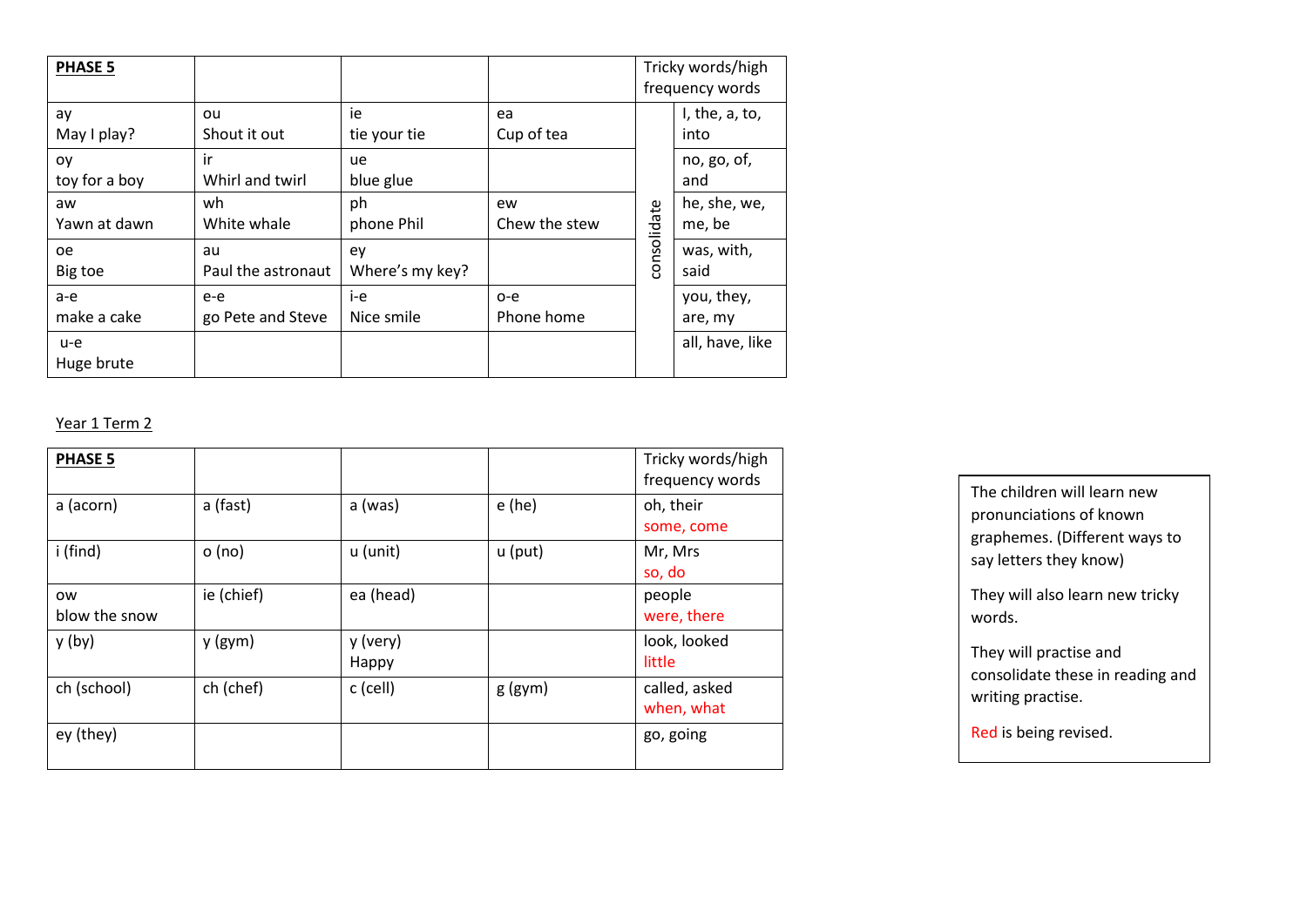### Year 1 Term 3

| <b>PHASE 5</b> |              |                              |            |             | Tricky words/high<br>frequency words |  |
|----------------|--------------|------------------------------|------------|-------------|--------------------------------------|--|
| r (wrap)       | m (lamb)     | n (gnat)                     | n (knit)   |             |                                      |  |
| j (dge)        | ch (picture) | ch (catch)                   |            |             |                                      |  |
| s (house)      | s (listen)   | ear (here)                   | ear (beer) |             |                                      |  |
| ar (father)    | ar (half)    | er (learn)                   | er (word)  | consolidate |                                      |  |
| air (there)    | air (pear)   | air (care)<br>care and share |            |             |                                      |  |
| or (talk)      | or (four)    | or (caught)                  |            |             |                                      |  |

The children will learn alternative spellings for known phonemes. (Different ways to spell the sounds they know)

They will consolidate their tricky word knowledge for reading and writing.

Teachers will choose the words to consolidate based on assessment.

### Year 1 Term 4

| <b>PHASE 5</b>                    |  | Tricky words/high<br>frequency words |
|-----------------------------------|--|--------------------------------------|
| ai family                         |  | went, put                            |
| (ai, ay, a-e, a,ey)<br>ee family  |  | Children, very                       |
| (ee, ea, e-e, ey, y,<br>ie,e)     |  |                                      |
| igh family<br>$(igh, ie, i-e, y)$ |  | don't, I'm, it's                     |
| oa family<br>$(oa, ow, o-e, oe)$  |  | saw, about                           |
| oo family<br>$(oo, ew, u-e, ue)$  |  | could                                |

The emphasis is on consolidating and making good grapheme choices for words.

They will also learn new tricky words.

They will practise and consolidate these in reading and writing practise.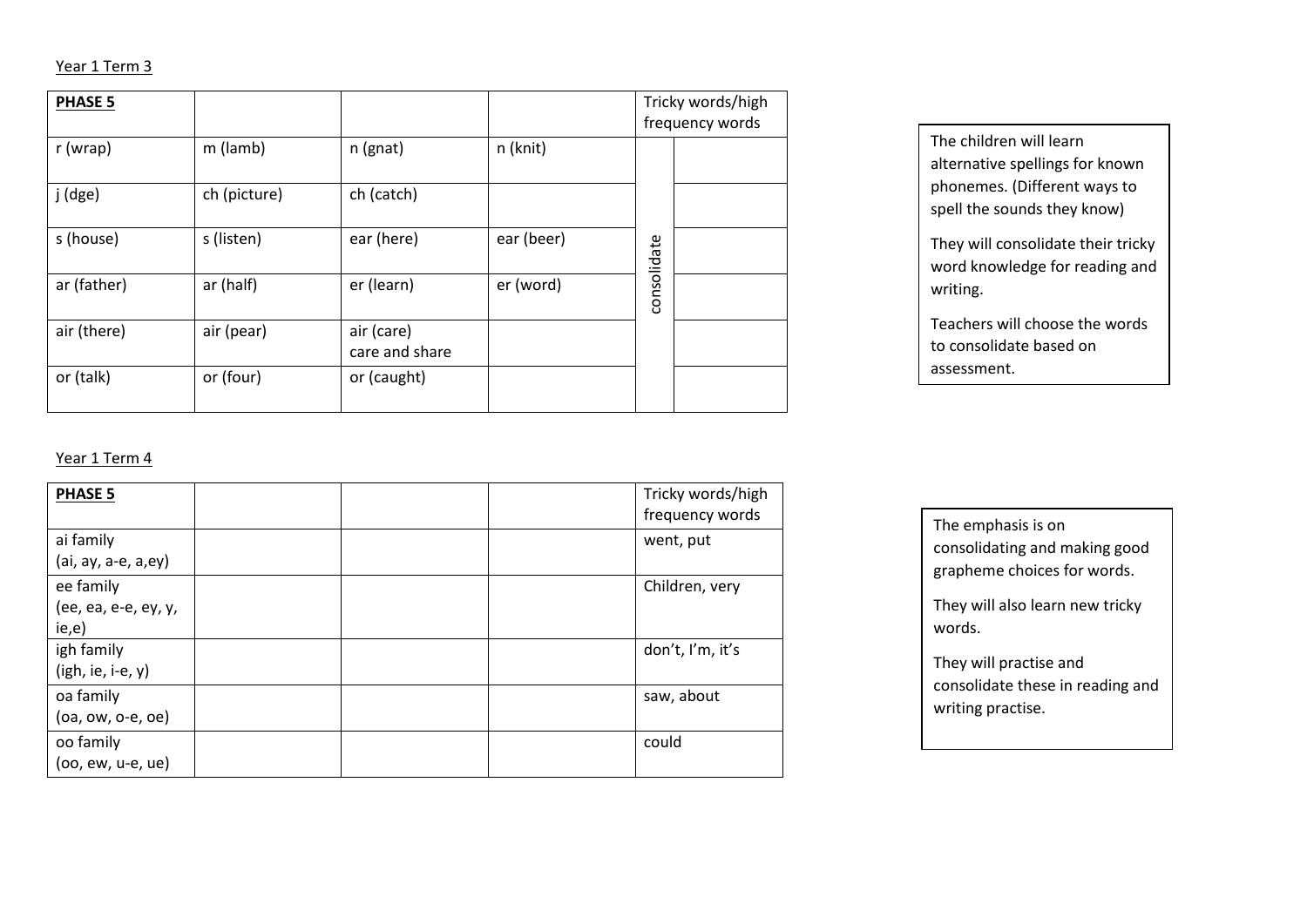#### Year 1 Term 5

| <b>PHASE 5</b>        |                     | Tricky words/high<br>frequency words |
|-----------------------|---------------------|--------------------------------------|
| Silent letters        | Or family           | your                                 |
| (kn, wr, gn, wh,      | (or, au, al, augh,  |                                      |
| mb)                   | our)                |                                      |
| ou family             | Ear family          | here                                 |
| (ou, ow)              | (eer, ear, ere)     |                                      |
| er family             | Ar family           | off                                  |
| (er, ir, ur, ear, or) | (ar, a, al)         |                                      |
| Air family            |                     | want                                 |
| (air, are, ear)       |                     |                                      |
| Initial blends        | <b>Final blends</b> | numbers                              |
|                       |                     |                                      |

The emphasis is on consolidating and making good grapheme choices for words.

They will also learn new tricky words.

They will practise and consolidate these in reading and writing practise.

### Year 1 Term 6

| PHASE 6               |  | Tricky words/high<br>frequency words |  |
|-----------------------|--|--------------------------------------|--|
| Plurals<br>(s and es) |  |                                      |  |
| ing suffix            |  |                                      |  |
| ed suffix             |  | Consolidate                          |  |
| er and est suffixes   |  |                                      |  |
| un prefix             |  |                                      |  |

The emphasis is consolidation of graphemes learnt for reading and writing. Children will be introduced to simple spelling rules.

They will continue to practise and develop fluency with tricky/high frequency words.

Teachers will choose the words to consolidate based on assessment.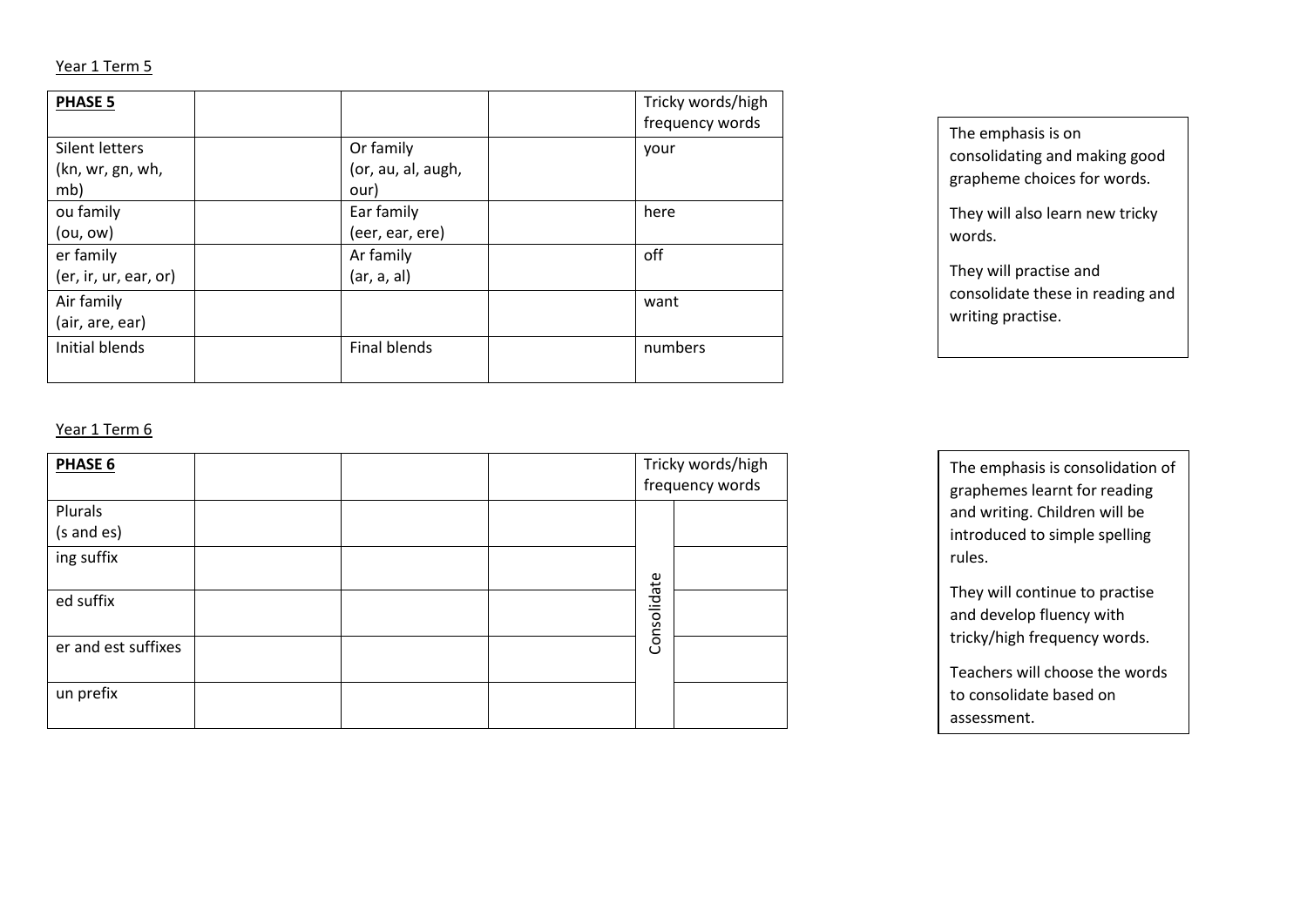## Year 2 Term 1

| PHASE 5/6                                        |            |          |                                  |             | Tricky words/high<br>frequency words     |
|--------------------------------------------------|------------|----------|----------------------------------|-------------|------------------------------------------|
| Alternative ai<br>(ai, ay, a-e, ey, a)           | TEACH eigh | TEACH ei | Suffix -ed no<br>change to root  |             | was, saw<br>here, there,<br>where        |
| Alternative ee<br>(ee, ea, e-e, ey, e,<br>y, ie) |            |          | Suffix -ing no<br>change         |             | some, come<br>**pretty, busy,<br>money** |
| Alternative igh<br>$(igh, i-e, ie, I, y)$        |            |          | -ed $/$ -ing double<br>consonant | Consolidate | one, once                                |
| Alternative oa<br>$(oa, ow, o-e, oe)$            |            |          | -ed $/$ -ing drop e              |             | Said<br>**most, both,<br>clothes, only** |
| Alternative oo<br>(oo, ew, ue, u-e,<br>u)        |            |          | -ed, y to i                      |             | me, be, she, we,<br>he                   |
| Alternative ur<br>(er, ur, ear, ir, or)          |            |          |                                  |             | <b>Because</b><br>**father**             |

The emphasis is on consolidating and making good grapheme choices for words.

The will consolidate spelling rules learnt in Year 1 and will extend to change the root word.

They will consolidate high frequency words, and be introduced to new ones linked to alternative spellings

They will practise and consolidate these in reading and writing practise.

Year 2 Term 2

| PHASE 5/6          |                  |                  |                  | Year 2 Common          |
|--------------------|------------------|------------------|------------------|------------------------|
|                    |                  |                  |                  | <b>Exception Words</b> |
| Alternative oo     | <b>TEACH oul</b> |                  | Plurals s and es | Should, could, would   |
| (oo, u)            |                  |                  | Plurals s y to i |                        |
| Alternative f      |                  | Alternative w    |                  | door, floor, poor      |
| (f, ff, ph)        |                  | (w, wh)          |                  |                        |
| Alternative or     | <b>TEACH oor</b> | <b>TEACH</b> ore | <b>TEACH oar</b> | past, last, fast       |
| (or, al, au, augh, |                  |                  |                  |                        |
| our)               |                  |                  |                  |                        |
| Silent letters     |                  |                  | Suffix -y        | grass, pass, class     |
| (mb, kn, gn, wr)   |                  |                  |                  | **climb**              |
| Alternative j      | TEACH ge         | Alternative c    |                  | people                 |
| (j, g, dge)        |                  | (c, ck, s, ch)   |                  | **Christmas**          |
| Alternative s      | TEACH ce         | <b>TEACH CY</b>  |                  |                        |
| (s, ss, c, se)     |                  |                  |                  |                        |

\*\* Words link to sounds being revised or taught that week.

Red is being revised.